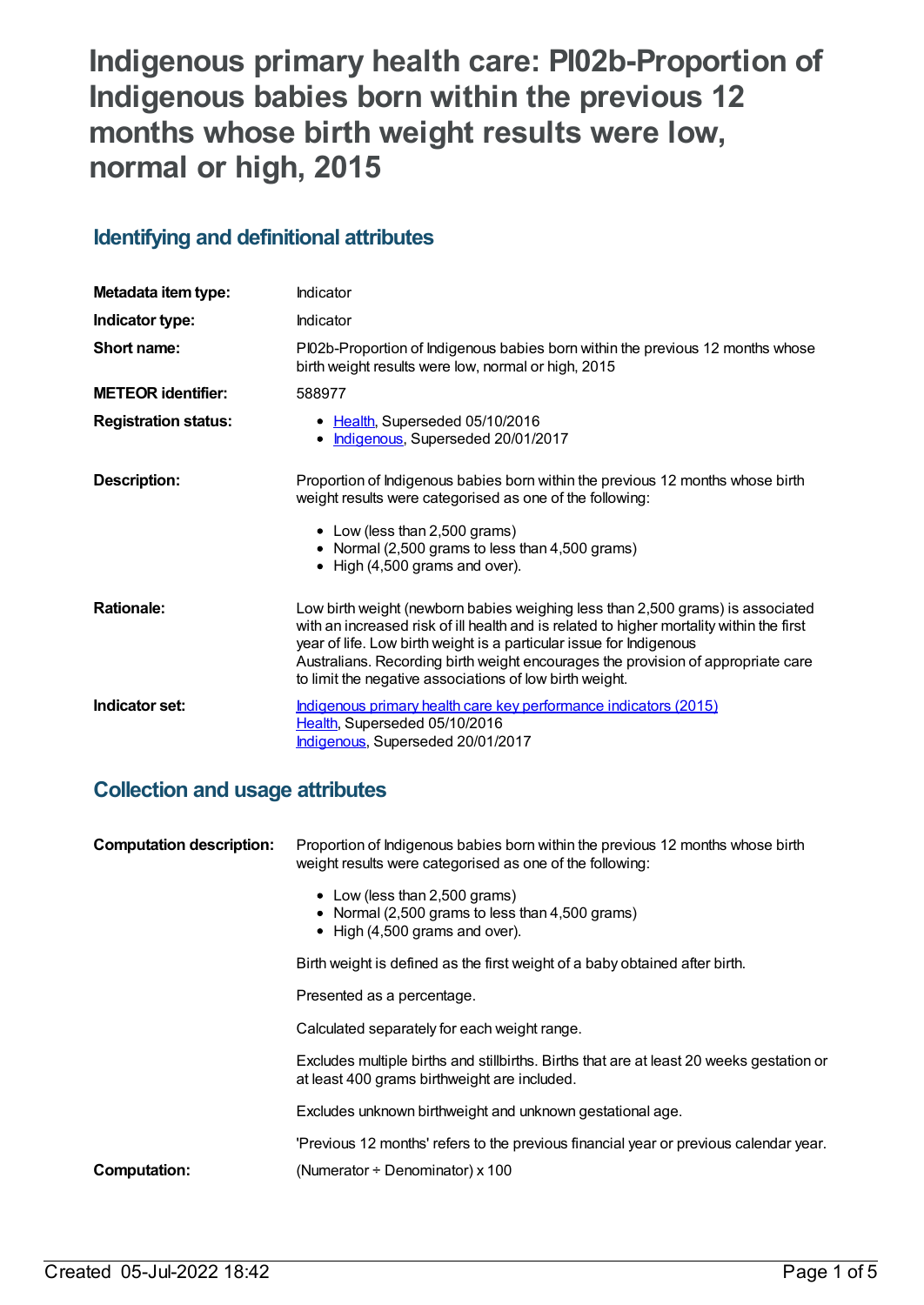**Numerator:** Calculation A: Number of Indigenous babies born within the previous 12 months whose birth weight was recorded at the primary health care service with a result categorised as low (less than 2,500 grams).

> Calculation B: Number of Indigenous babies born within the previous 12 months whose birth weight was recorded at the primary health care service with a result categorised as normal (2,500 grams to less than 4,500 grams).

> Calculation C: Number of Indigenous babies born within the previous 12 months whose birth weight was recorded at the primary health care service with a result categorised as high (4,500 grams and over).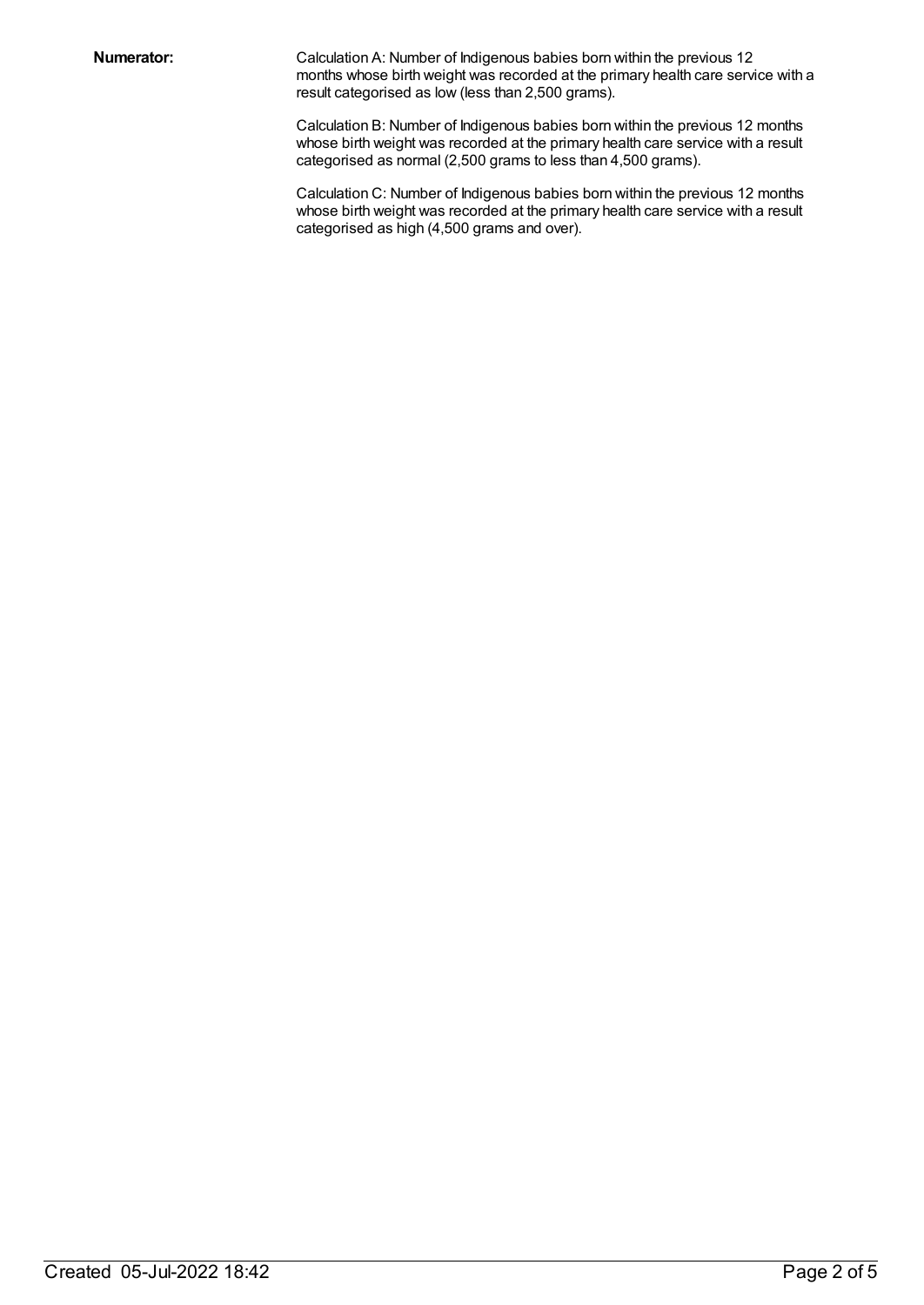[Birth—birth](https://meteor.aihw.gov.au/content/269949) status, code N

**Data Source**

[Indigenous](https://meteor.aihw.gov.au/content/430643) primary health care data collection

**NMDS / DSS**

[Indigenous](https://meteor.aihw.gov.au/content/585036) primary health care DSS 2015-17

**Guide for use**

Only live births are included.

#### **Data Element / Data Set**

[Person—Indigenous](https://meteor.aihw.gov.au/content/291036) status, code N

**Data Source**

[Indigenous](https://meteor.aihw.gov.au/content/430643) primary health care data collection

**NMDS / DSS**

[Indigenous](https://meteor.aihw.gov.au/content/585036) primary health care DSS 2015-17

**Guide for use**

The baby is considered Indigenous if one or both parents identify as Indigenous.

### **Data Element / Data Set**

[Birth—birth](https://meteor.aihw.gov.au/content/459938) weight, code N

**Data Source**

[Indigenous](https://meteor.aihw.gov.au/content/430643) primary health care data collection

**NMDS / DSS**

[Indigenous](https://meteor.aihw.gov.au/content/585036) primary health care DSS 2015-17

### **Data Element / Data Set**

Birth [event—birth](https://meteor.aihw.gov.au/content/482409) plurality, code N

#### **Data Source**

[Indigenous](https://meteor.aihw.gov.au/content/430643) primary health care data collection

**NMDS / DSS**

[Indigenous](https://meteor.aihw.gov.au/content/585036) primary health care DSS 2015-17

#### **Guide for use**

Only singleton births are included.

**Denominator:** Calculation A, B and C: Total number of Indigenous babies born within the previous 12 months whose birth weight has been recorded at the primary health care service.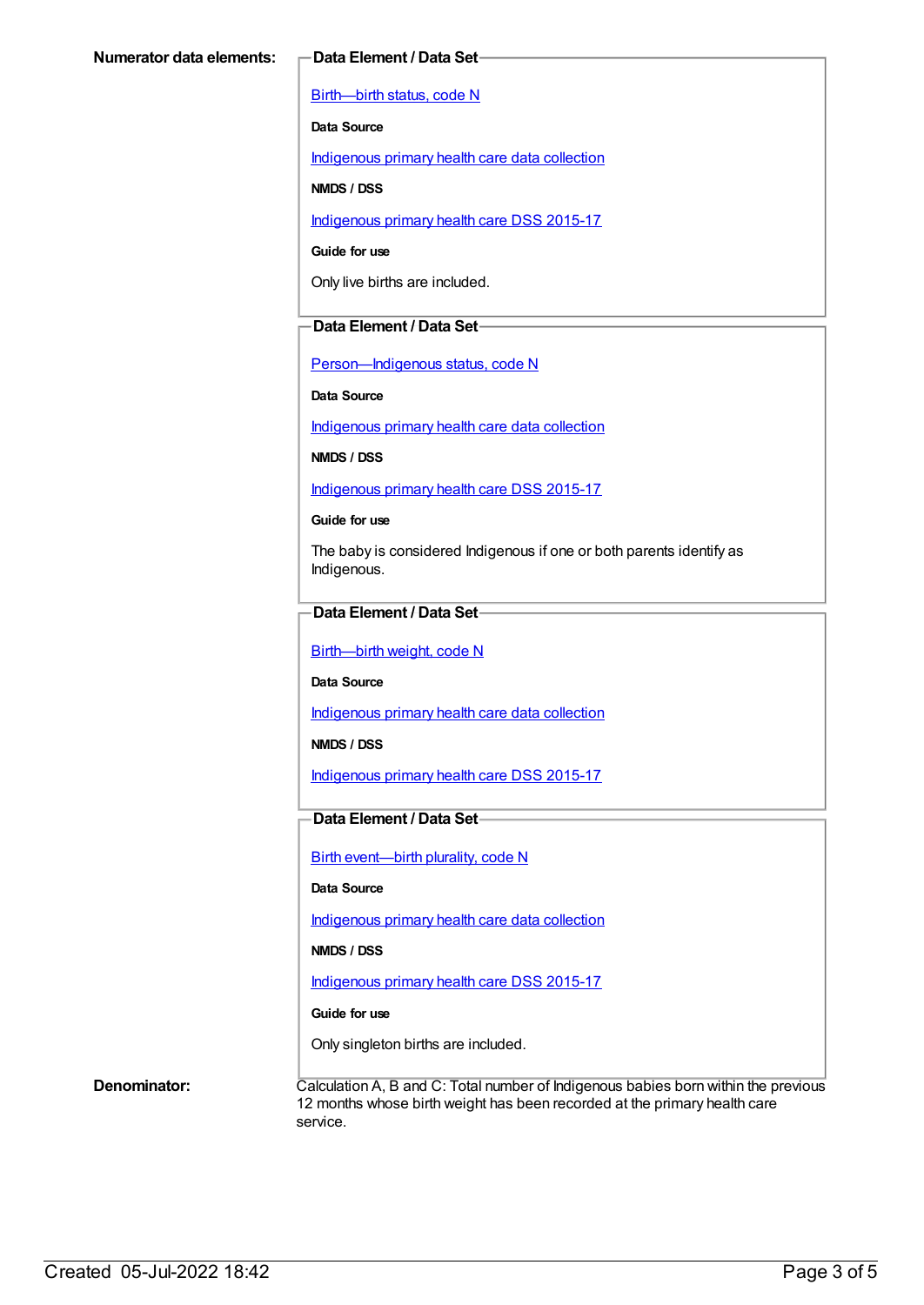#### **Denominator data elements:**

#### **Data Element / Data Set**

[Birth—birth](https://meteor.aihw.gov.au/content/269949) status, code N

**Data Source**

[Indigenous](https://meteor.aihw.gov.au/content/430643) primary health care data collection

**NMDS / DSS**

[Indigenous](https://meteor.aihw.gov.au/content/585036) primary health care DSS 2015-17

**Guide for use**

Only live births are included.

#### **Data Element / Data Set**

[Person—Indigenous](https://meteor.aihw.gov.au/content/291036) status, code N

**Data Source**

[Indigenous](https://meteor.aihw.gov.au/content/430643) primary health care data collection

**NMDS / DSS**

[Indigenous](https://meteor.aihw.gov.au/content/585036) primary health care DSS 2015-17

**Guide for use**

The baby is considered Indigenous if one or both parents identify as Indigenous.

#### **Data Element / Data Set**

[Person—birth](https://meteor.aihw.gov.au/content/441701) weight recorded indicator, yes/no code N

**Data Source**

[Indigenous](https://meteor.aihw.gov.au/content/430643) primary health care data collection

**NMDS / DSS**

[Indigenous](https://meteor.aihw.gov.au/content/585036) primary health care DSS 2015-17

### **Data Element / Data Set**

Birth [event—birth](https://meteor.aihw.gov.au/content/482409) plurality, code N

#### **Data Source**

[Indigenous](https://meteor.aihw.gov.au/content/430643) primary health care data collection

**NMDS / DSS**

[Indigenous](https://meteor.aihw.gov.au/content/585036) primary health care DSS 2015-17

**Guide for use**

Only singleton births are included.

## **Representational attributes**

| <b>Representation class:</b> | Percentage |
|------------------------------|------------|
| Data type:                   | Real       |
| Unit of measure:             | Person     |